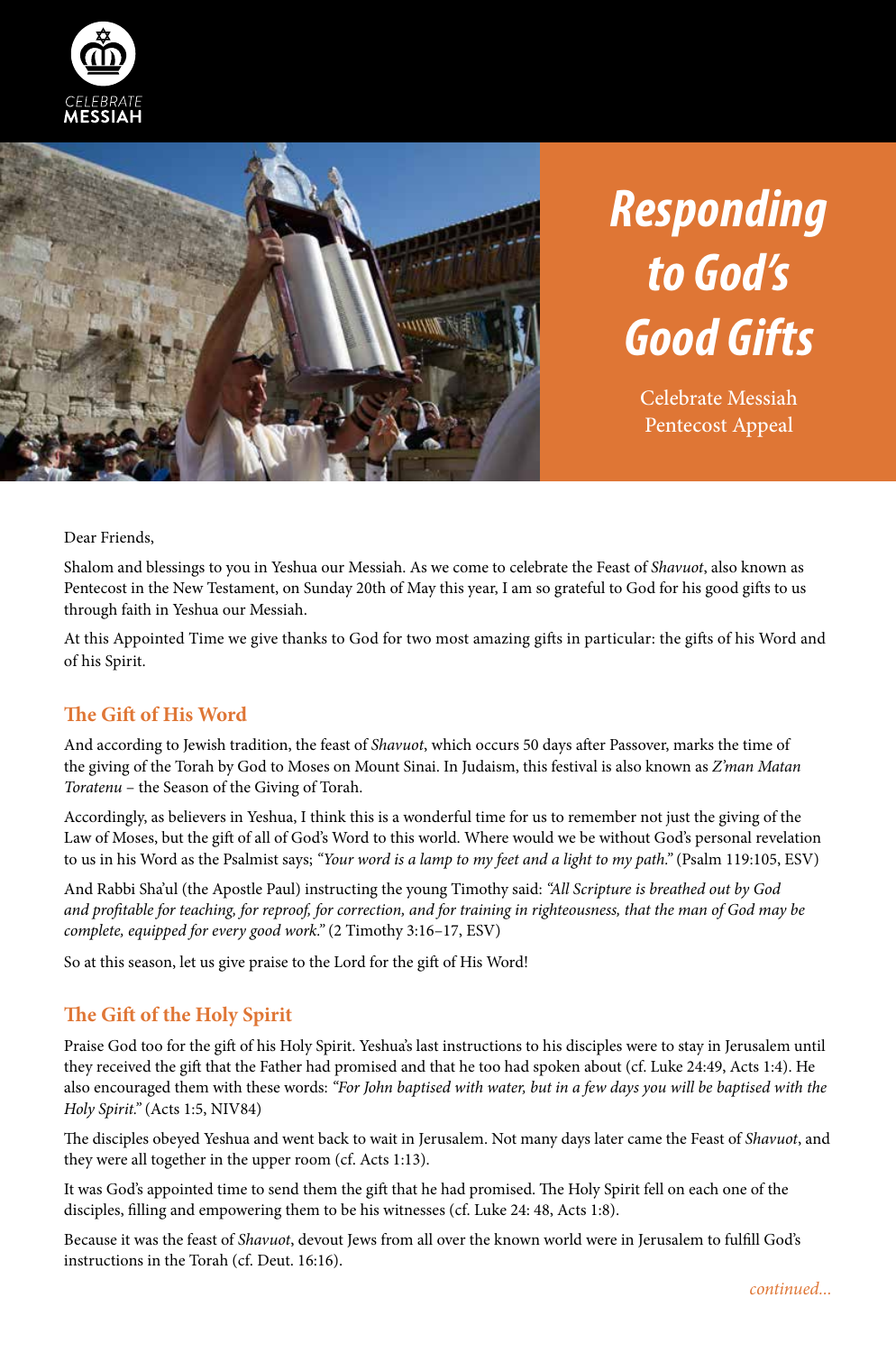It was this multitude of Jews who heard the Apostle Peter's first Spirit-filled and anointed sermon. His message was so powerful that day that 3,000 Jewish people, convicted by the Holy Spirit, cried out in unison: *"… Brothers, what shall we do?" And Peter said to them, "Repent and be baptised every one of you in the name of Jesus Christ for the forgiveness of your sins, and you will receive the gift of the Holy Spirit..."* (Acts 2:37–39, ESV)

What a powerful start to the first messianic movement; 3,000 Jewish people were born again. What a difference from when the Law was given on Mount Sinai. On that day, 3,000 Jewish people died because of the golden calf rebellion (cf. Exod. 32:28).

The gift of the Holy Spirit empowered the early believers as they began to witness for the Messiah starting in Jerusalem, then on to Judea, to Samaria and eventually to the ends of the earth (cf. Acts 1:8). And today, we are still busy with the task that Yeshua has given us; to be his witnesses starting in Jerusalem and proclaiming the Good News to all nations. The job is far from being finished and we continually need the presence, comfort and power of the Holy Spirit in our lives to accomplish our Master's Great Commission.

#### **Reaching out to the Unreached**

At this time of Pentecost, let us remember to give thanks to God for his wonderful gifts to us: his Word and his Spirit. Can I also ask you to please spare a thought and a prayer for the Jewish people who still represent an unreached people group that need to hear and understand the Gospel.

The first believers were Jewish, but as the message was preached to all nations, Gentiles were added to this predominately Jewish movement until Jewish believers were a small minority as we have today.

This was all part of God's plan of course, and we praise God for his mercy and grace to all people through faith in Jesus. We, however, at Celebrate Messiah, are doing our very best to increase the percentage of Jewish believers in the Body of Messiah today through our evangelistic efforts. Your prayers and partnership are essential! We can't do it without the power of the Holy Spirit and your prayerful support.

#### **God has Given Good Gifts – Now it is Our Turn**

While I know that God's gifts to us are freely given, I cannot help but want to respond to him for his goodness to us and ask the question; "Lord you have given us so many good gifts, what can I now do for you?"

I believe from my reading of the Gospel of Luke and the Book of Acts that God's answer to us would be, "I've given you good gifts and done everything needed for your salvation, *now it's your turn*, go and be my witnesses." (cf. Luke 24:45-49).

God has accomplished all things pertaining to our salvation through the death, burial and resurrection of the Messiah. He has given us his Word and has empowered us by his Spirit, and now he gives us our "marching" orders – *now it's our turn!*

The feast of Shavuot was a harvest festival thanking God for the firstfruits of the wheat harvest (cf Exod 34:22) as the Word of God says:

*"Then you will keep the Feast of Shavuot to ADONAI your God with a measure of a freewill offering from your hand, which you are to give according to how ADONAI your God blesses you."* (Deuteronomy 16:10, TLV)

Dear friend, would you please prayerfully consider giving a thanksgiving offering to the Lord at this time to help us continue *"Bringing the Message to the Original Messengers."*

Your blessing and support of the mission of Celebrate Messiah at this time will be greatly appreciated as we continue the harvest amongst God's ancient covenant people.

*"Thanks be to God for his inexpressible gift!"* (2 Corinthians 9:15, ESV)

Yours together in the harvest,

Musch

Lawrence Hirsch Executive Director of Celebrate Messiah Australia *Louise and Lawrence Hirsch*

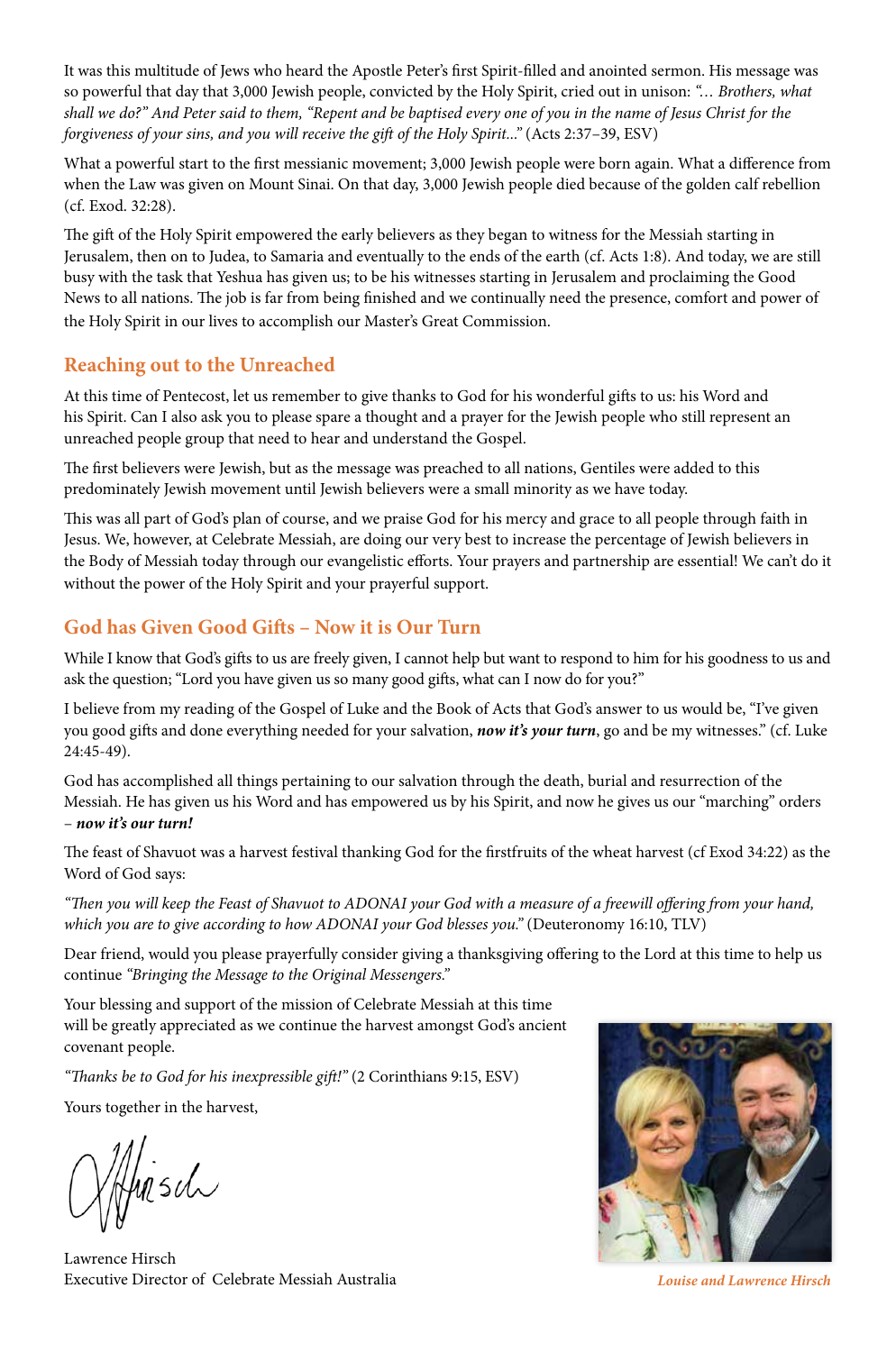

### *New Freedom Found at Passover*

It was a wonderful season of ministry around the country. In all our Seders and presentations in churches, we had several unsaved Jewish people, and it's fantastic that they got a chance to hear the Gospel in a culturally familiar context. We pray for lasting fruit from our efforts as the Holy Spirit waters the seed.

Melbourne had a great Seder with 420 people at St Kilda Town Hall. Louise Hirsch invited a Jewish neighbour who has come for the past 4 years, and even though she doesn't believe in Yeshua as the Messiah, yet, she enjoys our Messianic Seder immensely. During the time of worship she felt warm inside, and wondered what it was. Louise told her about the Ruach Hakodesh, the Holy Spirit.

In Sydney, almost 200 people enjoyed the evening at Northridge Vineyard led by Paul Cohen, with several unbelievers present. And in Canberra, 124 people celebrated, 11 of them Jewish Israeli non-believers. Leader Robert Miles said he had much positive feedback.

Celebrate Messiah outreach worker Barry Buirski travelled thousands of kilometres around country Victoria to share about Messiah in the Passover and conduct Passover Banquets.

"It results in a blessing not just for me but also for those who hear, and for the Jewish community worldwide including Israel at a time such as this."



#### **Rejoice in our annual get together**

**Our Simcha conference at Phillip Island this year from 30 November to 2 December will feature Wayne and Ann Hilsden, founders of King of Kings Community Jerusalem, and the Fellowship of Israel Related Ministries.**